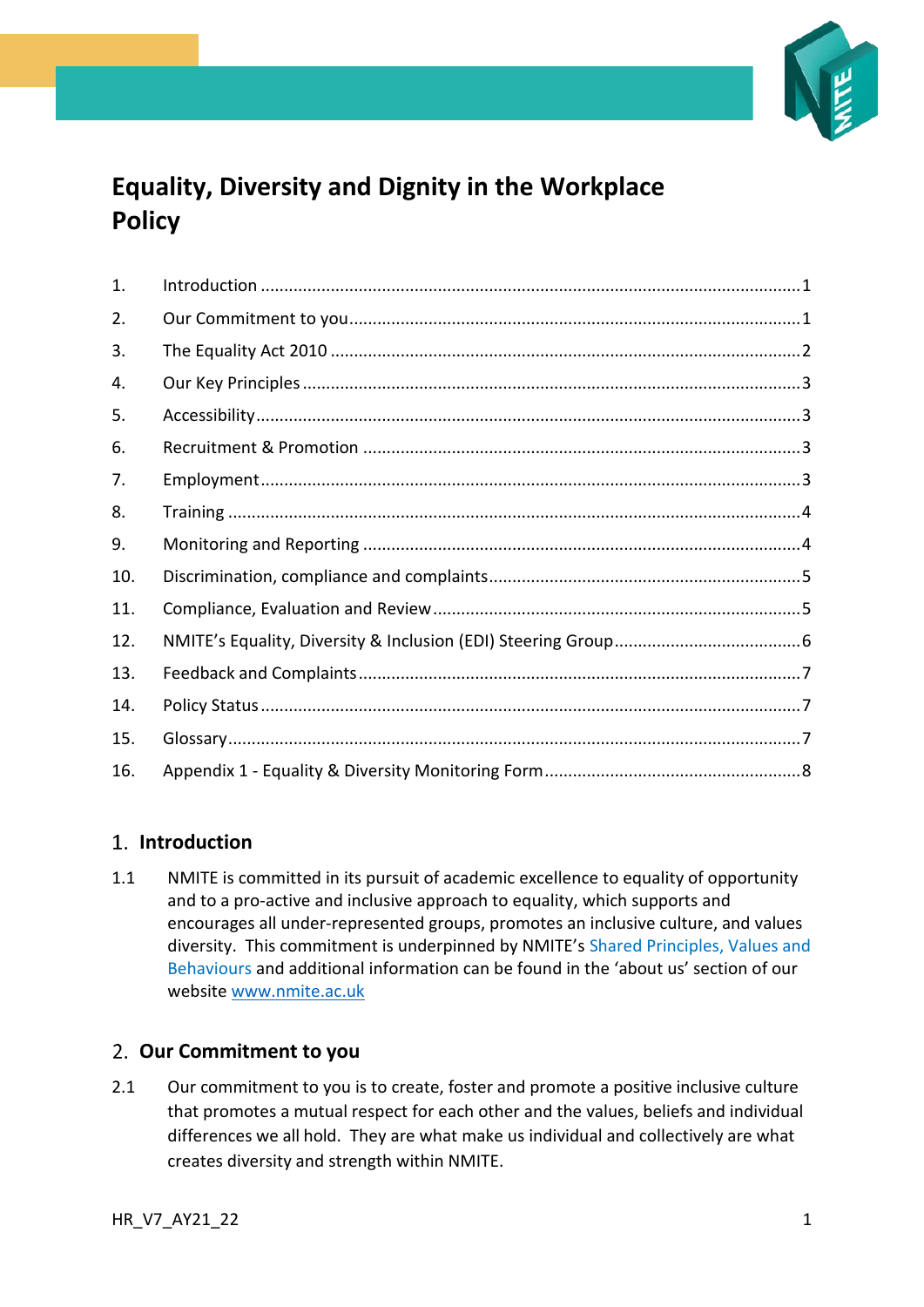

- 2.2 We will ensure equal opportunities to job applicants and employees of any age, disability, gender reassignment, marriage and civil partnership, pregnancy and maternity, race, religion or belief, sex and sexual orientation.
- 2.3 We actively encourage and will strive for equality and inclusion within NMITE and will not condone or tolerate discrimination or unacceptable behaviour in our recruitment or employment practices. We have a tolerant and social culture that benefits everyone.

### <span id="page-1-0"></span>**The Equality Act 2010**

3.1 Underpinning the policy is The Equality Act 2010 which came into force on 1 October 2010 and the Public-Sector Equality Duty from 5 April 2011. The Equality Act established 9 'protected characteristics, on the grounds of which it is unlawful to discriminate against a person:

**Age** - a person belonging to a particular age (for example 32 year olds) or range of ages (for example 18 to 30 year olds).

**Disability** - a person has a disability if they have a physical or mental impairment which has a substantial and long-term adverse effect on that person's ability to carry out normal day-to-day activities.

**Gender reassignment** - the process of transitioning from one gender to another.

**Marriage and civil partnership** - marriage is a union between a man and a woman or between a same-sex couple. Same-sex couples can also have their relationships legally recognised as 'civil partnerships'. Civil partners must not be treated less favourably than married couples (except where permitted by the Equality Act).

**Pregnancy and maternity** - pregnancy is the condition of being pregnant or expecting a baby. Maternity refers to the period after the birth, and is linked to maternity leave in the employment context. In the non-work context, protection against maternity discrimination is for 26 weeks after giving birth, and this includes treating a woman unfavourably because she is breastfeeding.

**Race** - refers to the protected characteristic of race. It refers to a group of people defined by their race, colour, and nationality (including citizenship) ethnic or national origins.

**Religion and belief** - religion refers to any religion, including a lack of religion. Belief refers to any religious or philosophical belief and includes a lack of belief. Generally, a belief should affect your life choices or the way you live for it to be included in the definition.

**Sex** - a man or a woman.

**Sexual orientation -** whether a person's sexual attraction is towards their own sex, the opposite sex or to both sexes.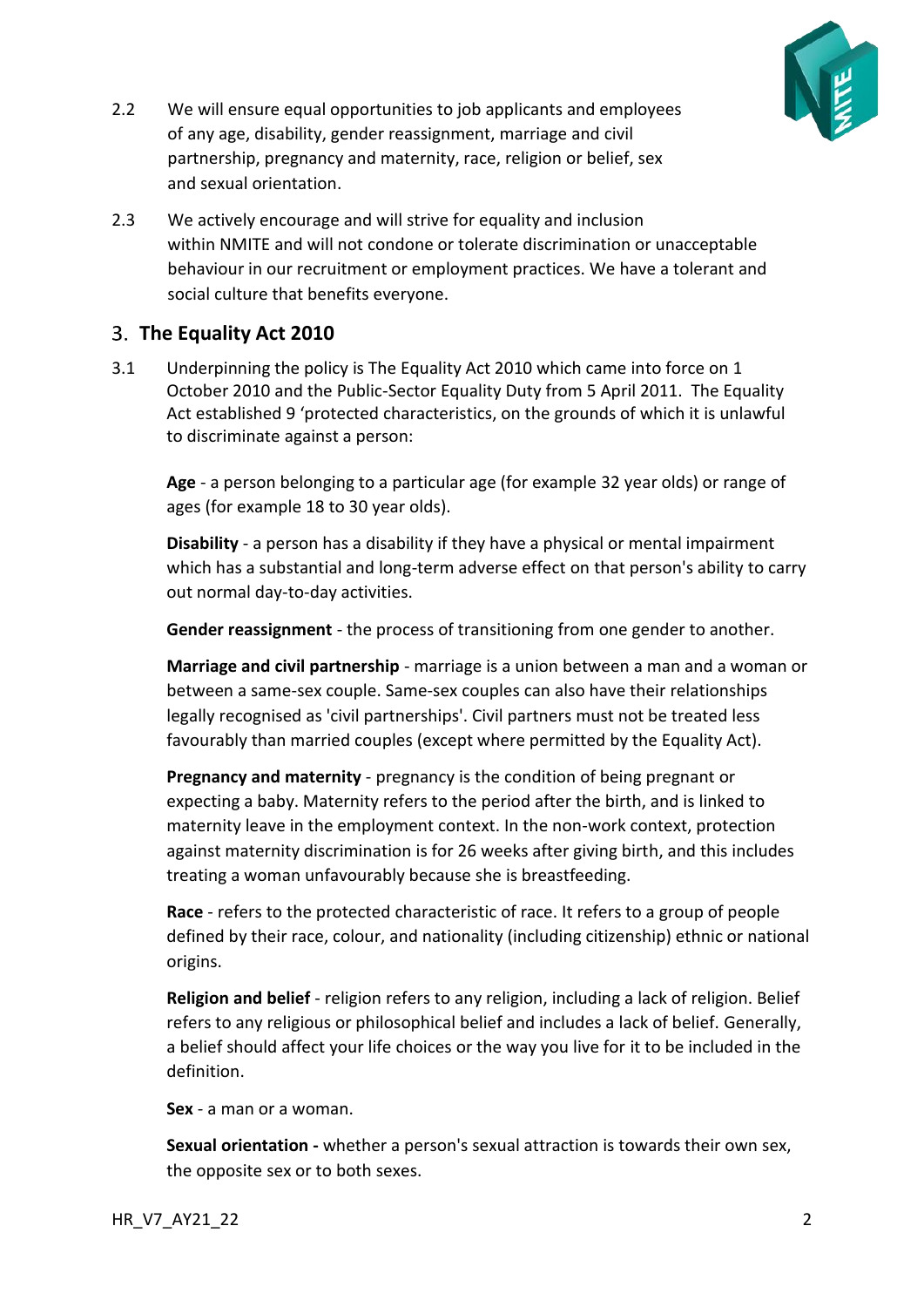## <span id="page-2-0"></span>**Our Key Principles**



- 4.1 All employees, applicants and students will be:
	- i. Treated fairly, respectfully and with dignity
	- ii. Recognised for the contribution they make as individuals and valued for who they are and what they will become
	- iii. Will be supported within the workplace
	- iv. Provided with fair and equal access to training, personal development, reward and developmental opportunities
	- v. Accountable for the impact of their own behaviour and actions and cognisant and aware of those of all those around them to be good citizens of the NMITE culture
- **4.2 NMITE Employees** are all equally accountable for their own behaviours and have a duty to behave responsibly, with integrity and in a way which is respectful of others. All our colleagues have these accountabilities and so must support those around them to behave appropriately at all times.
- **4.3 NMITE Leaders and Managers** are those assigned managerial roles and have a further responsibility to promote and implement the principles of this policy. They are also responsible for responding appropriately to any reports of harassment or discrimination and ensuring issues are dealt with in a timely fashion through appropriate channels and processes.

## <span id="page-2-1"></span>**Accessibility**

5.1 NMITE will ensure that services and information are accessible to everyone. Documents will be provided in other suitable alternative formats where possible.

#### <span id="page-2-2"></span>6. **Recruitment & Promotion**

**6.1** NMITE will advertise vacancies widely as to attract diverse candidates, advertisements for posts will give sufficiently clear and accurate information to enable potential applicants to assess their own suitability for the post. Information about vacant posts will be provided in such a manner that does not restrict its audience in terms of age, disability, gender reassignment, marriage and civil partnership, pregnancy and maternity, race, religion or belief, sex and sexual orientation, disability, part time or fixed term contract status.

#### <span id="page-2-3"></span> $7.$ **Employment**

7.1 NMITE will not discriminate on basis of age, disability, gender reassignment, marriage and civil partnership, pregnancy and maternity, race, religion or belief, sex and sexual orientation, part time or fixed term contract status in the allocation of duties between employees employed at any level with comparable roles.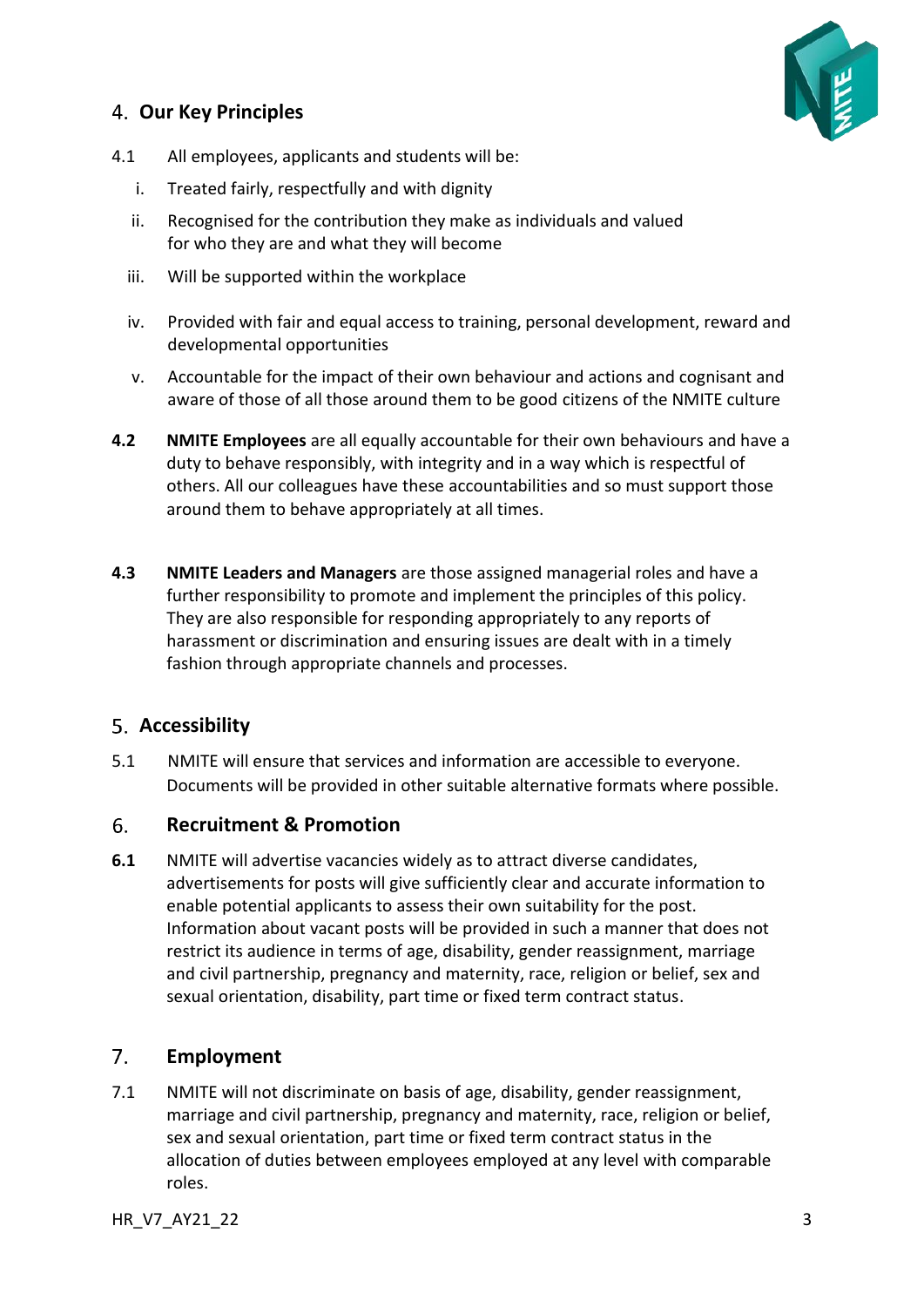

- 7.2 NMITE will put in place any reasonable measures and/or adjustments within the workplace for those employees who become disabled during employment or for staff with a disability. All employees will be considered solely on their merits for career development and promotion with equal opportunities for all.
- 7.3 Selection for employment at NMITE will be on the basis of aptitude and ability. Further detail is set out in NMITE's Talent Recruitment Policy & Procedure. Where possible, NMITE will capture applicants' diversity demographics as part of its recruitment processes to promote the elimination of unlawful discrimination.

#### <span id="page-3-0"></span> $8.$ **Training**

- 8.1 Employees will be provided with appropriate training regardless of age, disability, gender reassignment, marriage and civil partnership, pregnancy and maternity, race, religion or belief, sex and sexual orientation, part time or fixed term contract status.
- 8.2 The Company will train all staff in the NMITE's policy on equal opportunities and in helping them identify and deal effectively with discriminatory acts or practices. Heads and Chiefs will be responsible for ensuring they actively promote equality or opportunity within the departments for which they are responsible.
- 8.3 All staff will undertake unconscious bias training which will provide employees with the opportunity to identify their own unconscious bias, articulate NMITEs commitment to overcoming unconscious bias in the workplace and to acknowledge the subtle ways it plays out at work. Unconscious bias training will enable employees to understand the role of diversity best practice in their daily duties.
- 8.4 You may also be required to participate in other additional training and development activities from time to time, to encourage the promotion of the principles of this policy.

### <span id="page-3-1"></span>**Monitoring and Reporting**

- 9.1 NMITE will regularly monitor the effects of selection decisions and personnel and pay practices and procedure in order to assess whether equal opportunity is being achieved. This will also involve considering any possible indirectly discriminatory effects of its working practices.
- 9.2 NMITE will monitor the demographics of the workforce and progress against meeting the commitments set out in the organisational aims and objectives, reporting these findings to the Board.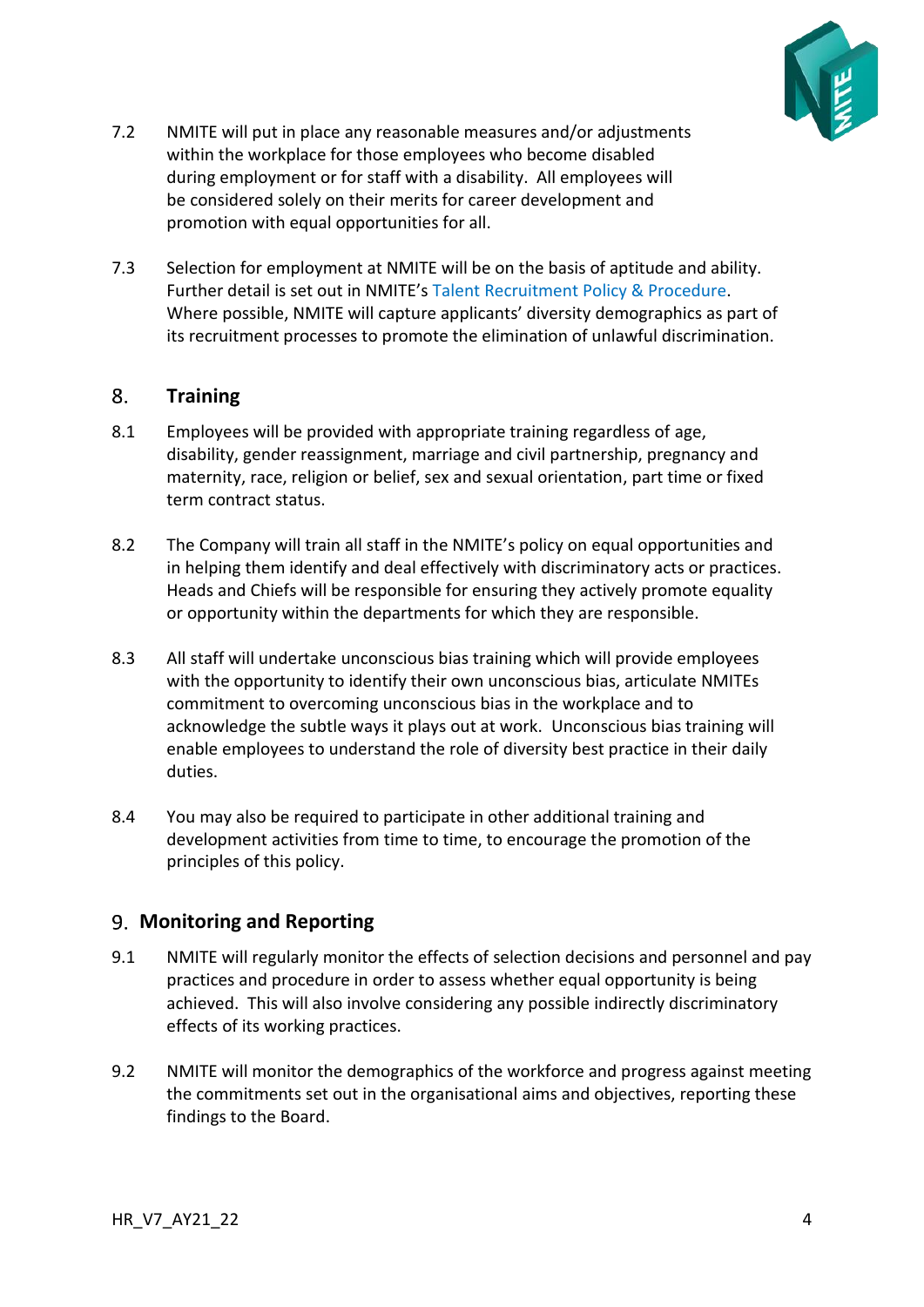

9.3 Using the Equality & Diversity Monitoring Form NMITE will monitor the recruitment and progress of all students and staff, collecting and collating equalities information and data as required by law and for the furtherance of NMITE's equality aims and objectives.

#### <span id="page-4-0"></span> $10.$ **Discrimination, compliance and complaints**

- 10.1 NMITE emphasises that discrimination is unacceptable conduct which may lead to disciplinary action under NMITE's Disciplinary Policy & Procedure.
- 10.2 Any employee who feels that they have not been treated fairly should normally take this matter to their Manager in the first instance.
- 10.3 If this approach does not solve the issue, the employee should raise the issue through the NMITE's Grievance Resolution Policy & Procedure. In situations where it is inappropriate to discuss the matter with their Manager, the HR Department should be contacted. Investigations of a complaint should be handled sensitively with due respect for the rights of all parties involved. Confidentiality should be maintained as far as possible.
- 10.4 Any employee who is found to have committed acts of bullying, victimisation, discrimination or harassment will be subject to Disciplinary action. Such behaviours may constitute Gross Misconduct and may result in dismissal.
- 10.5 Allegations regarding potential breaches of this policy will be treated in confidence and investigated in accordance with the appropriate procedure. NMITE will ensure that individuals who make such allegations in good faith will not be victimised or treated less favourably as a result. However, false allegations of a breach of this policy which are found to have been made in bad faith will be dealt with under NMITE's Disciplinary Policy & Procedure.
- 10.6 If it is resolved that the allegations of unfair treatment under the policy are not unfounded but have been raised in bad faith against an alleged person, the initial complainant will be subject to disciplinary action.

### <span id="page-4-1"></span>**Compliance, Evaluation and Review**

- 11.1 As a Public body, NMITE has additional duties to promote equality The Equality Duty. The Equality Duty requires NMITE to have 'due regard' to the need to:
	- **i. Eliminate Unlawful Discrimination,** harassment and victimisation on the grounds of a protected characteristic
	- **ii. Advance equality of opportunity** between people who share a protected characteristic and those who do not; and
	- **iii. Foster Good relations** between people who have a protected characteristic and people who do not.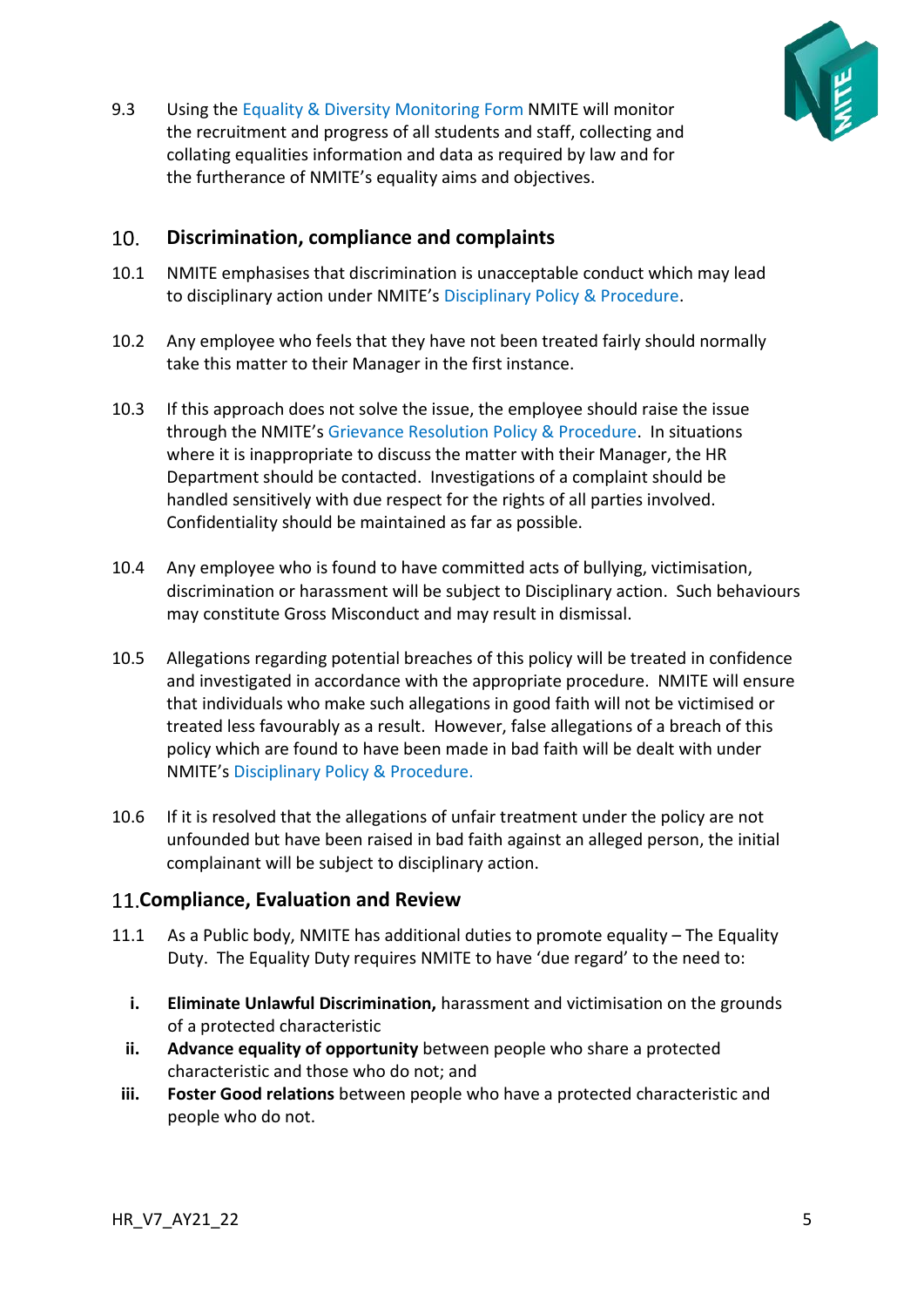

Equality Impact Assessments (EIA) have been completed to support our commitment to the Equality Act 2010, these can be found with HR and on Sharepoint.

## <span id="page-5-0"></span>**NMITE's Equality, Diversity & Inclusion (EDI) Steering Group**

12.1 NMITE are committed to the fulfilment of our Public Sector Equality Duty, the responsibility for the coordination and implementation of this Equality Scheme lies with the EDI Steering Group Chair who is accountable to the Board. The EDI Champion and Executive Lead is the Chief of External Engagement.

#### 12.2 **Public Sector Equality Duties**

The Equality Act 2010 broadens the Public Sector Equality Duties to cover all protected characteristics (except Marriage and Civil Partnership). Section 149 required public sector bodies to:

- − Eliminate discrimination, harassment, victimisation and other conduct that is prohibited by or under the Equality Act 2010
- − Advance equality or opportunity between persons who share a relevant protected characteristic and persons who do not share it
- − Foster good relations between persons who share a relevant protected characteristic and persons who do not share it.
- 12.3 The purpose of the EDI Steering Group is to provide leadership to NMITE's EDI agenda. This includes:
	- i. Setting strategic direction for NMITE in connection with EDI.
	- ii. Promoting & aligning EDI activities with NMITE's aspirations and values.
	- iii. Raising the profile of the EDI Steering Group and EDI activities at NMITE and the wider community.
	- iv. Monitoring diversity data, highlighting EDI trends and recommending best practice solutions.
	- v. Aligning the work of the different areas of focus across EDI to ensure a joined-up approach.
	- vi. Reporting to the Board and SLT as appropriate.
	- 12.4 The EDI Steering Group members' duties include:
	- i. Contribution to and defining the direction of NMITE's EDI strategy.
	- ii. Responsibility for ensuring practices and policies underpin delivery of NMITE's Equal Opportunities and Dignity in the Workplace Policy and other relevant policies.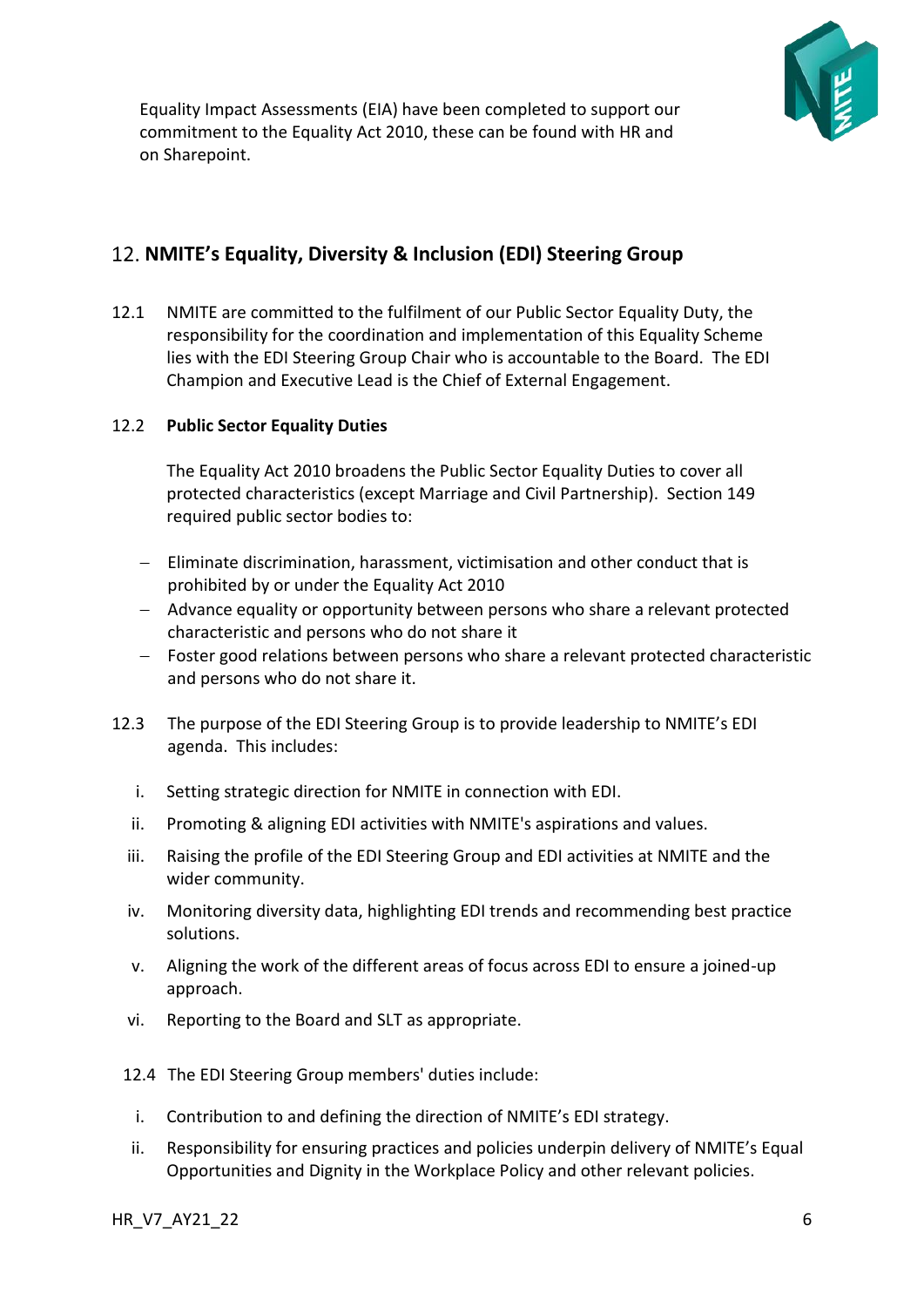

- iii. Sharing EDI best practice and lessons learned throughout the organisation.
- iv. Developing the business cases for our continued commitment to EDI and supporting the implementation of new policy, training and other resources required to improve our EDI performance.
- v. Promoting internal and external EDI events for our people, learners, and other stakeholders to benefit from.
- vi. Promoting a culture of inclusive leadership, supporting our line managers across the organisation to help fulfil our objective of creating an inclusive working environment.
- vii. Act as Ambassadors and Role Models for EDI at NMITE and with partners.

### <span id="page-6-0"></span>**Feedback and Complaints**

13.1 Any feedback or complaints regarding the Equality, Diversity & Dignity in the Workplace Policy should in the first instance be raised with HR.

### <span id="page-6-1"></span>**14. Policy Status**

- 14.1 This policy is not part of any contract of employment and does not create contractual rights or obligations. NMITE reserves the right to alter at any time although we will notify you of any future amendments.
- 14.2 This policy will be monitored and reviewed annually in August to ensure that equality and diversity is continually promoted in the workplace. NMITE will review employment practices and procedures when necessary to ensure fairness and to update polices to reflect any changes in legislation.

## <span id="page-6-2"></span>**Glossary**

**Protected characteristics** – A characteristic or trait of a person which may not be used as a basis for decision making in the workplace and, if used might constitute unlawful discrimination. Section 4 of the Equality Act 2010 defines the following groups as protected characteristics: Age, Disability, Gender Reassignment, Marriage and Civil Partnership, Pregnancy and Maternity, Race, Religion or Belief (including lack of belief), Sex and Sexual Orientation.

**Direct Discrimination** – occurs is you treat someone less favourably than someone else has been treated (or would be treated) because the person belongs to one of the protected groups.

**Indirect Discrimination** – occurs when an organisation makes a decision, or puts in place a particular policy, practice or procedure, which appears to treat everyone equally, but which in practice leads to people from a particular protected group being treated less favourably than others.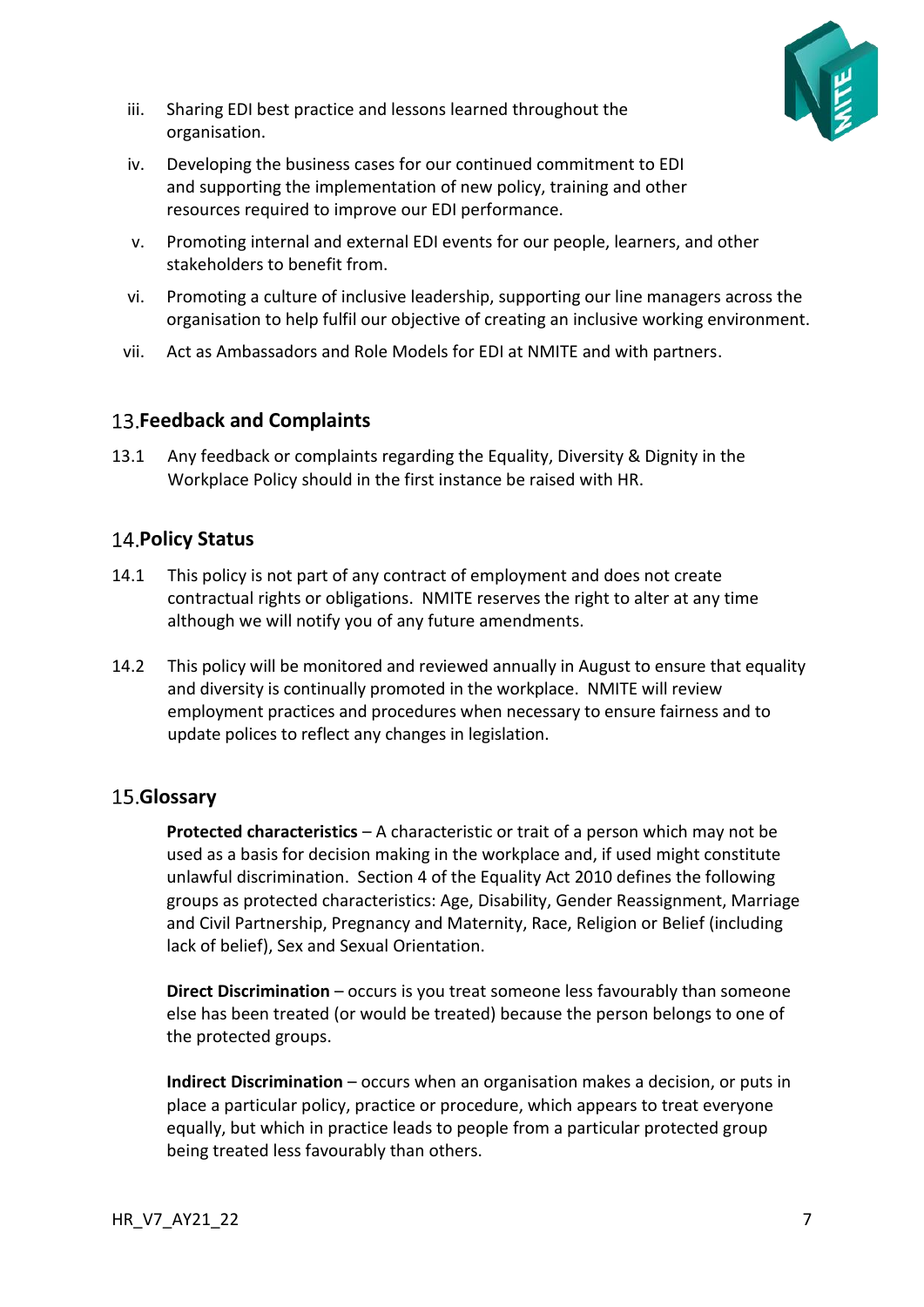

**Harassment** - Harassment is unwanted behaviour by one or more people, whether intentional or not, which violates a person's dignity and created a feeling of anxiety, humiliation, distress or discomfort. It has three common features:

- − It is unwelcome
- It makes the environment intimidating, degrading or offensive
- − It is unacceptable to the complainant.

**Bullying** - is a form of harassment and describes a threatening or intimidating

This form will be used for statistical monitoring only, if you prefer you may send the form directly to: HR Director (People and Culture) NMITE, Gardner Hall, Venns Lane, Hereford, HR1 1DT.

environment in which one or more people may become fearful because of negative or hostile behaviour.

**Victimisation** – is where an employee is treated less favorably than others because they have asserted legal rights against NMITE or assisted a colleague in doing so. For example, victimisation may occur where an employee has raised a genuine grievance against NMITE and is demoted as a result.

### <span id="page-7-0"></span>**Appendix 1 - Equality & Diversity Monitoring Form**

Employees will not be discriminated against on grounds of age, disability, gender reassignment, marriage and civil partnership, pregnancy and maternity, race, religion or

HR\_V7\_AY21\_22 8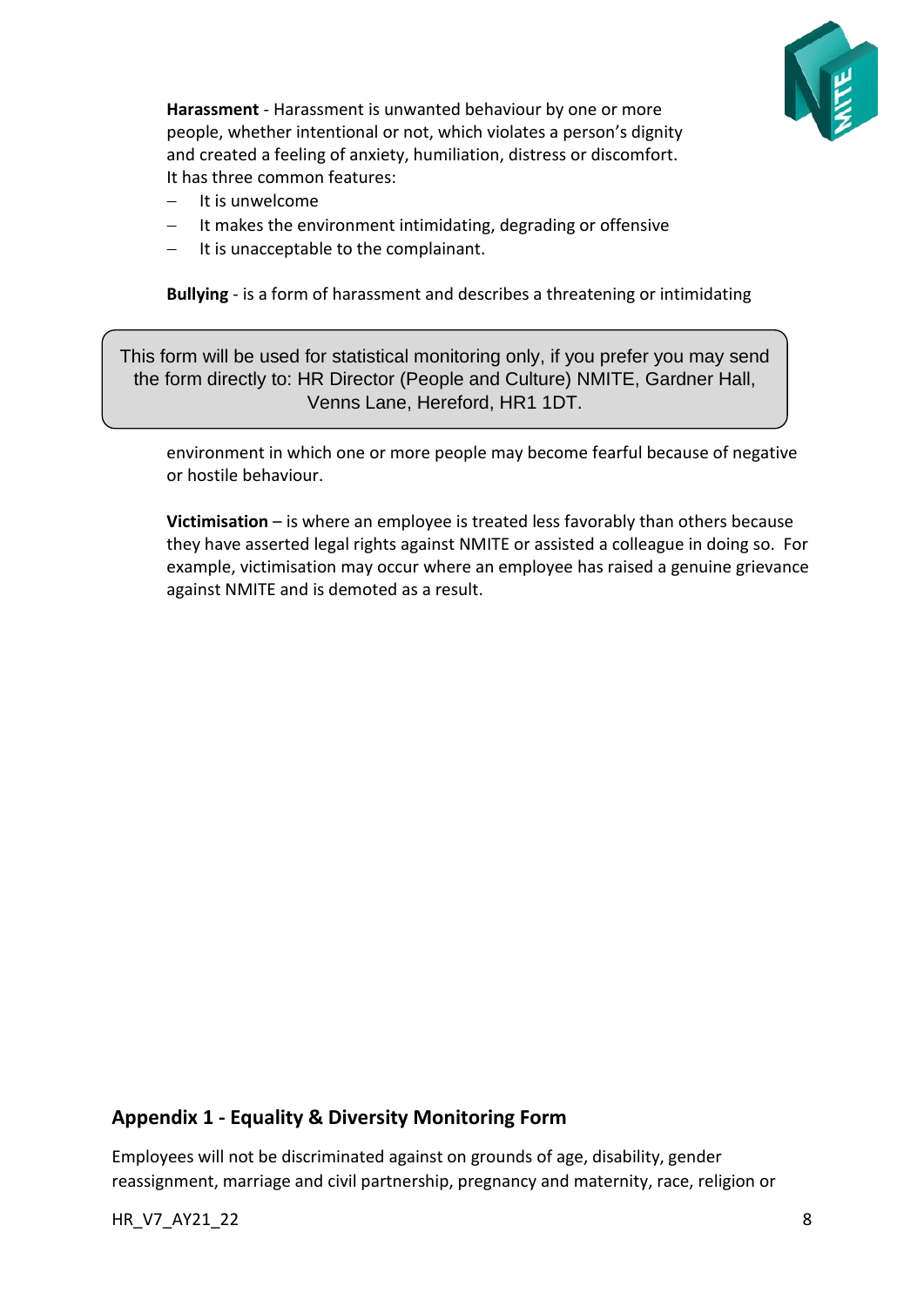

belief, sex or sexual orientation. The information that you provide on this form will help us monitor equality and diversity policies and make sure it is working in practice. It will be treated in strictest confidence and forms no part of the selection process.

#### **Data Protection Act 2018**

The data collected in this form will only be used for the purpose of statistical monitoring. This information will only be retained for as long as is considered necessary for monitoring purposes and then it will be destroyed. At all times it will be kept in accordance with the Act.

#### **What is your gender?**

- ☐ Male
- ☐ Female
- $\Box$  Other (please specify)
- □ Prefer not to say

### **What is your age?**

- $\Box$  0-15 years
- $\square$  16-24 years
- $\square$  25-29 years
- $\square$  30-44 years
- $\Box$  45-59 years
- $\square$  60-64 years
- $\square$  65-74 years
- $\Box$  75+ years
- □ Prefer not to say

## **Do you have a disability, long-term illness or health problem (12 months or more) which limits daily activities or the work you can do?**

| $\square$ Yes | $\Box$ No | $\Box$ Prefer not to say |
|---------------|-----------|--------------------------|
|               |           |                          |

#### **If yes, please specify:**

- $\Box$  Learning difficulty (eg. dyslexia)
- ☐ Learning disability
- □ Mental ill health
- ☐ Mobility difficulty
- ☐ Progressive/chronic illness (eg. MS/Cancer)
- □ Sensory Impairment
- □ Prefer not to say

HR\_V7\_AY21\_22 9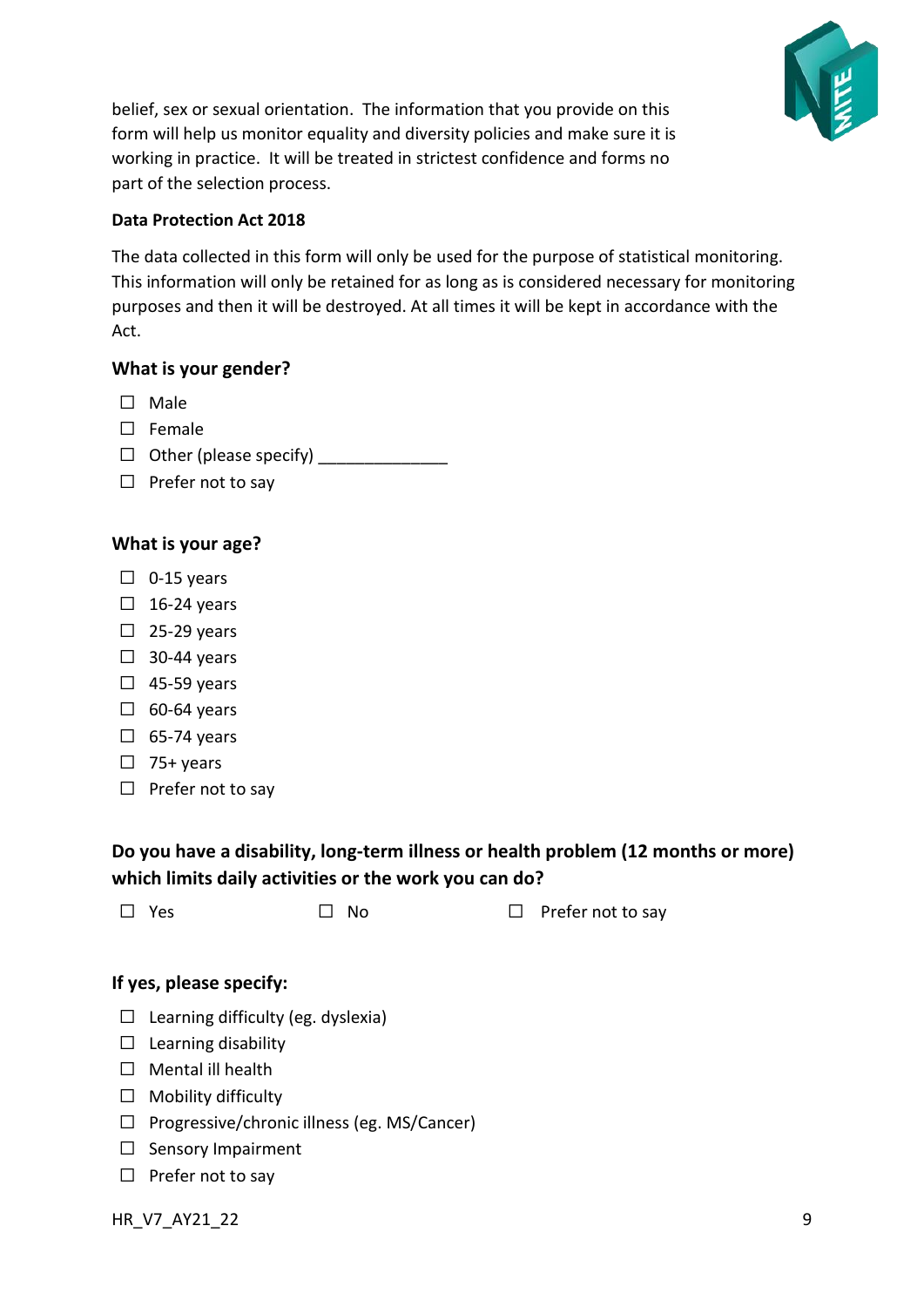

## **How would you describe your national identity?**

| ⊔                                                                                                              | English<br>Welsh<br>Prefer not to say<br>Other (please specify):                       |                                                         | Scottish<br>Northern Irish                                                                                                                                                                 |             | <b>British</b><br>Irish       |                                                         |  |  |  |  |  |
|----------------------------------------------------------------------------------------------------------------|----------------------------------------------------------------------------------------|---------------------------------------------------------|--------------------------------------------------------------------------------------------------------------------------------------------------------------------------------------------|-------------|-------------------------------|---------------------------------------------------------|--|--|--|--|--|
| What is your sexual orientation?                                                                               |                                                                                        |                                                         |                                                                                                                                                                                            |             |                               |                                                         |  |  |  |  |  |
| $\mathsf{L}$                                                                                                   | Heterosexual<br>Bisexual                                                               | $\mathsf{L}$                                            | Gay<br>Lesbian                                                                                                                                                                             | $\Box$<br>⊔ |                               | Prefer not to say<br>Other (please specify):            |  |  |  |  |  |
| What is your religion or belief?                                                                               |                                                                                        |                                                         |                                                                                                                                                                                            |             |                               |                                                         |  |  |  |  |  |
| Agnostic<br><b>Buddhist</b><br>Jewish<br>Rastafarian<br>Zoroastrian<br>$\perp$<br>Other (please specify):<br>ப |                                                                                        | ΙI<br>$\Box$<br>$\Box$<br>$\Box$                        | Atheist<br>Christian<br>Muslim<br>Scientologist<br>No religion or belief                                                                                                                   |             | ΙI<br>ப<br>ΙI<br>$\mathsf{L}$ | Bahai<br>Humanist<br>Pagan<br>Sikh<br>Prefer not to say |  |  |  |  |  |
| How would you describe your ethnic group? (tick one box only):                                                 |                                                                                        |                                                         |                                                                                                                                                                                            |             |                               |                                                         |  |  |  |  |  |
|                                                                                                                | White<br><b>Black or</b><br><b>Black British</b>                                       | <b>British</b><br>$\Box$<br>ப<br>African<br>$\Box$<br>⊔ | Irish Traveller<br>$\Box$<br>$\Box$ Romany/Gypsy<br>Other White background (please write in):<br>$\Box$ Caribbean<br>Other Black background (please write in):                             |             |                               |                                                         |  |  |  |  |  |
|                                                                                                                | Asian or<br><b>Asian British</b>                                                       | Indian                                                  | Pakistani<br>Other Asian background (please write in):                                                                                                                                     |             | Bangladeshi                   |                                                         |  |  |  |  |  |
|                                                                                                                | <b>Chinese or Chinese</b><br><b>British</b><br><b>Mixed or</b><br><b>Mixed British</b> | Chinese<br>LΙ<br>$\Box$<br>$\perp$                      | Other Chinese background (please write in):<br>White & Black African<br>White & Black Caribbean<br>$\Box$<br>White & Asian<br>White & Chinese<br>Other Mixed background (please write in): |             |                               |                                                         |  |  |  |  |  |
|                                                                                                                | Other<br>Prefer not to say                                                             | $\perp$<br>$\perp$                                      | Any other background (please write in):                                                                                                                                                    |             |                               |                                                         |  |  |  |  |  |